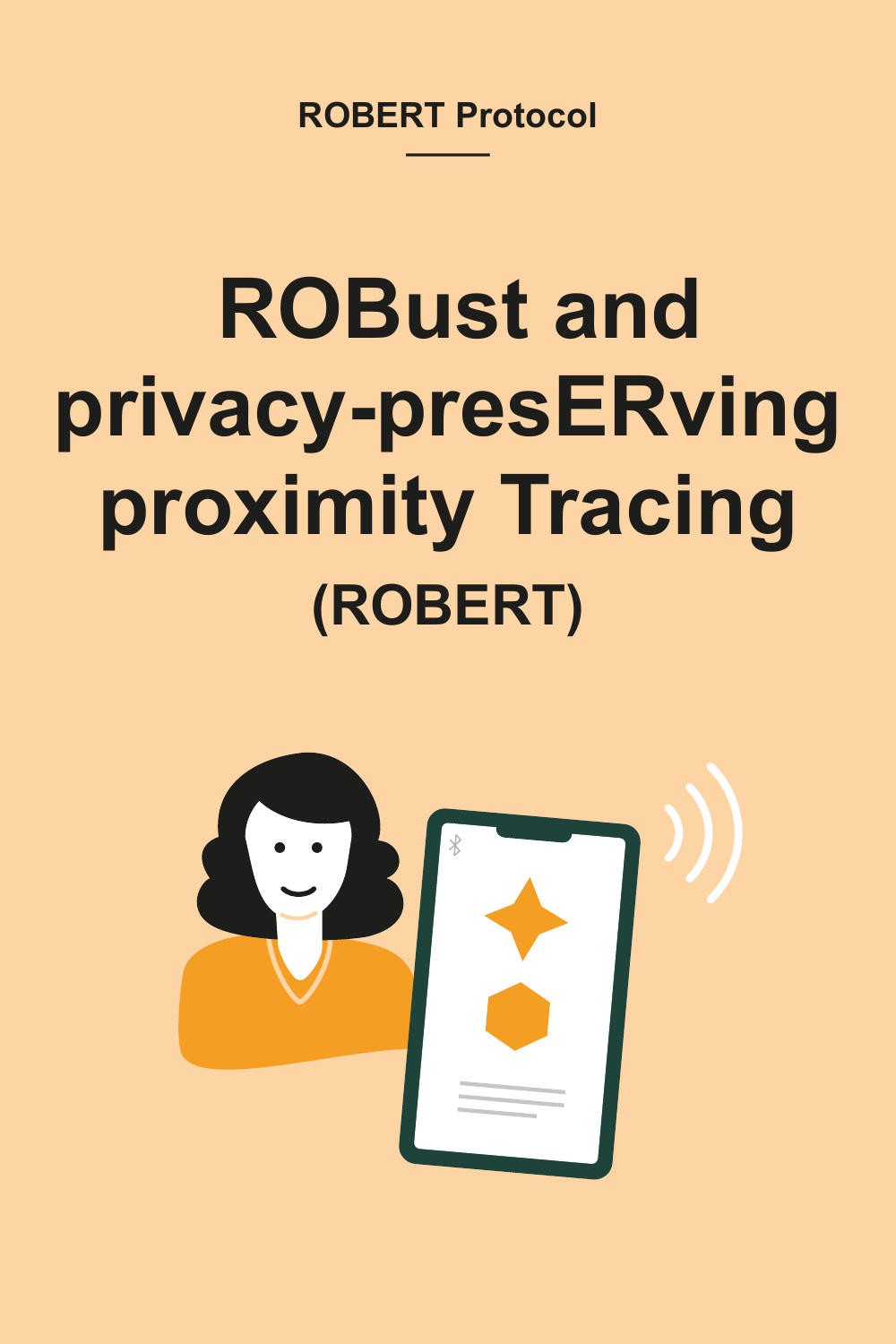



Why is COVID-19 spreading so fast? It's because anybody can be contagious for several days without knowing and without having any symptoms. Such people can transmit the virus to the people around them.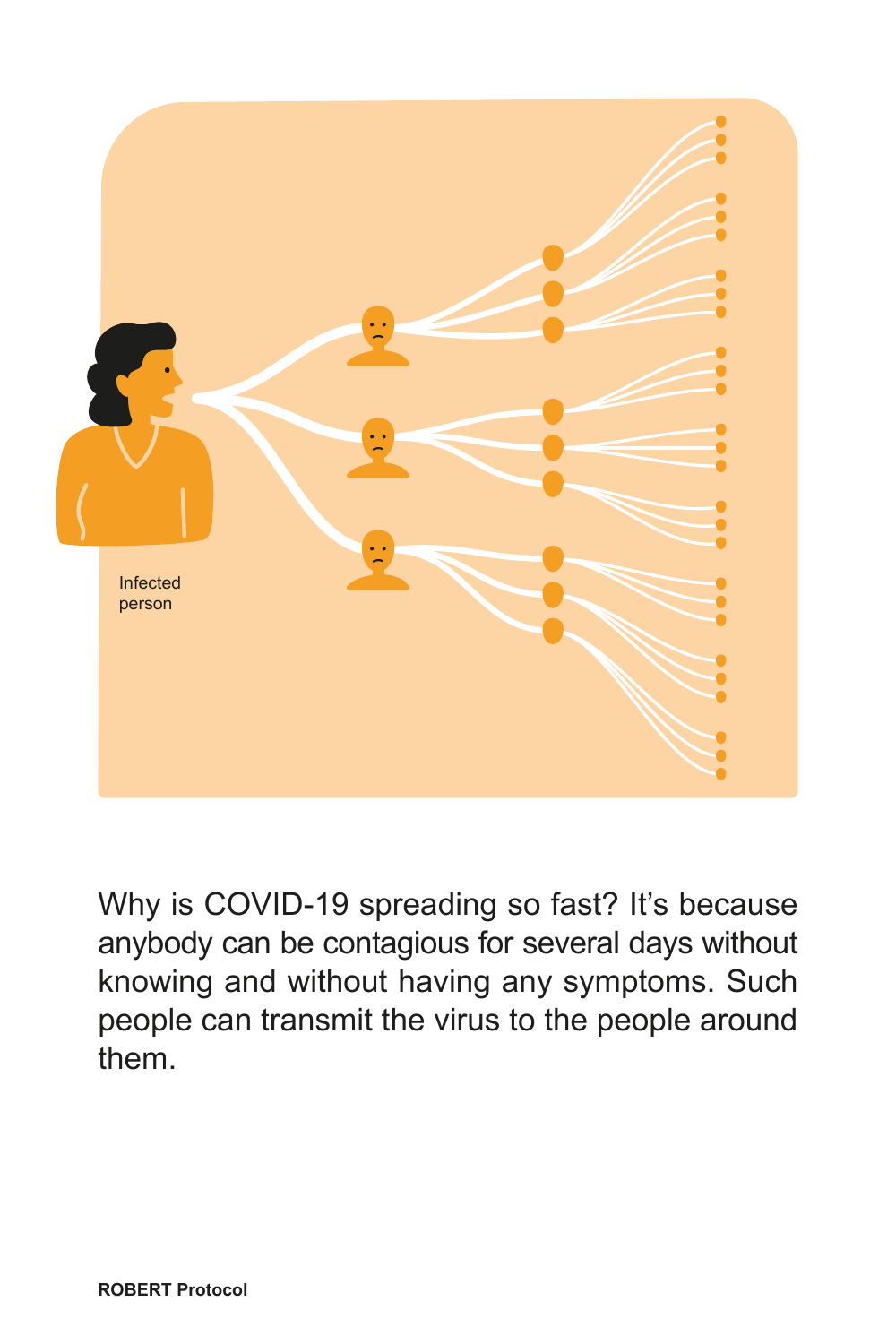

Traditional contact tracing is based on the interviews of people diagnosed with COVID-19. This procedure involves collection and processing personal data of such people (including their geolocation) and of people they have met.

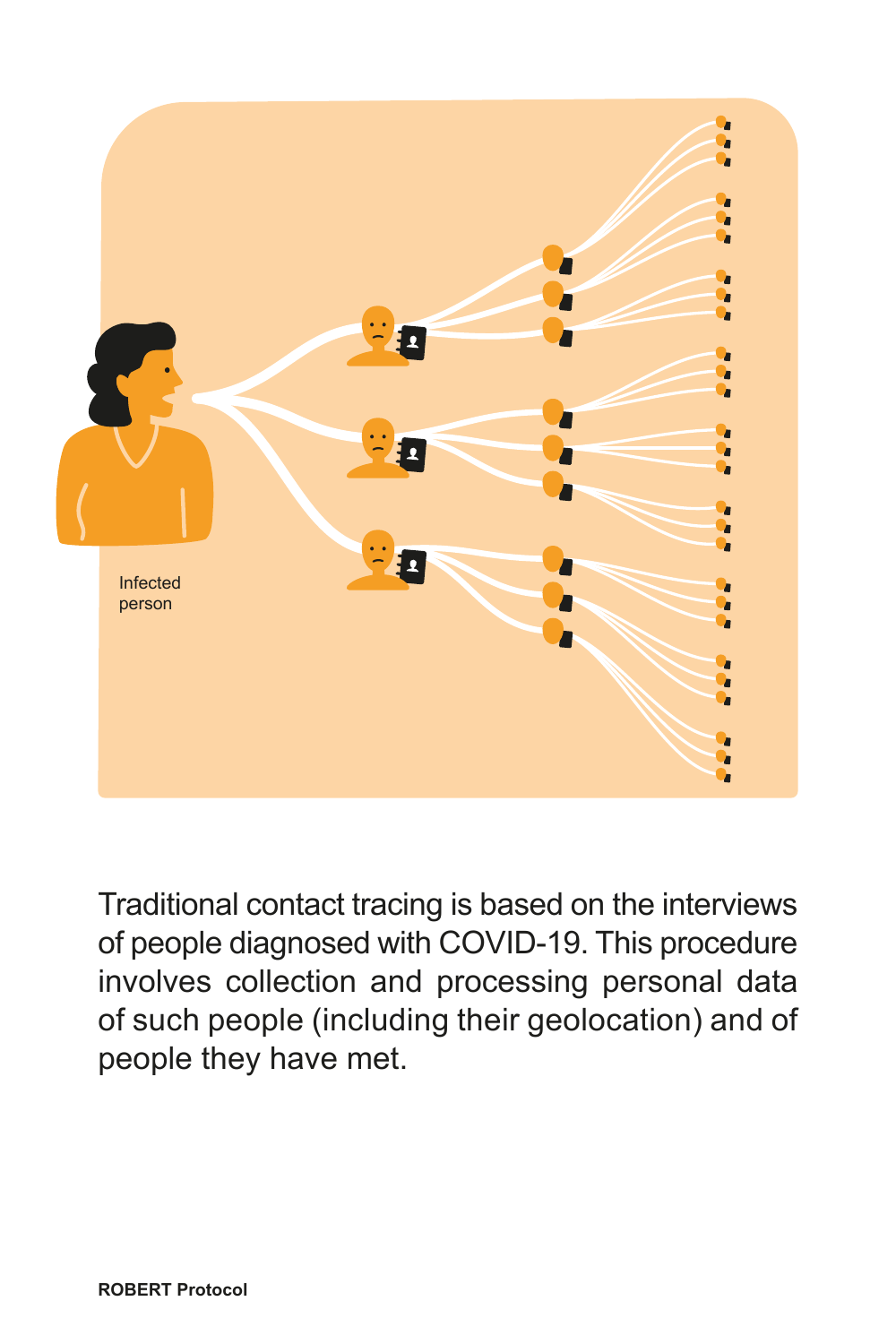

It is possible to keep the proximity history of people with a smartphone application in a privacy-preserving manner, simply relying on Bluetooth signals. We propose that such an application is implemented using the ROBERT Protocol.

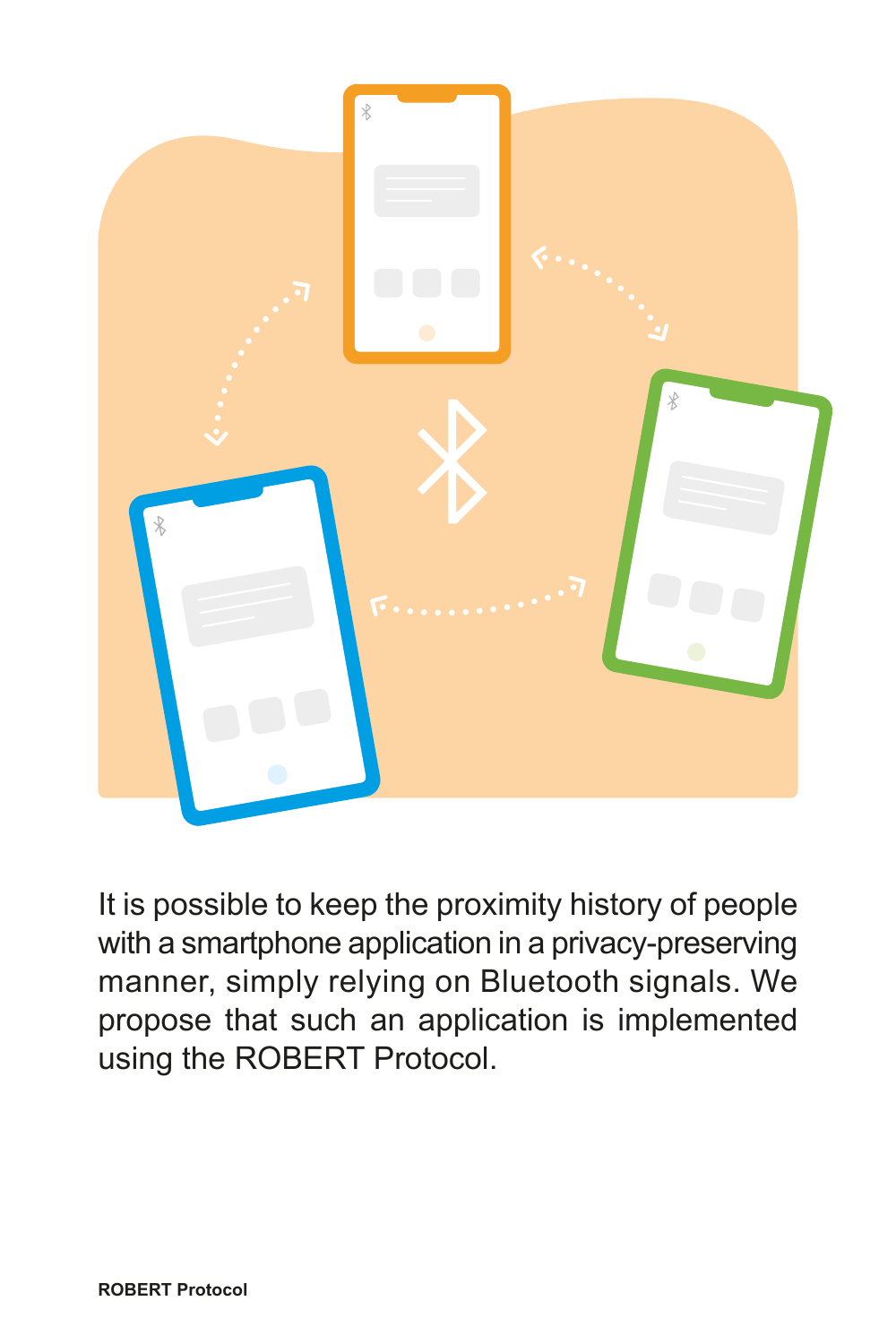

How can an application keep this proximity history and still protect the privacy of its users? Follow the story of three people, Alice, Bernard, and Charles, to see how the ROBERT Protocol works.

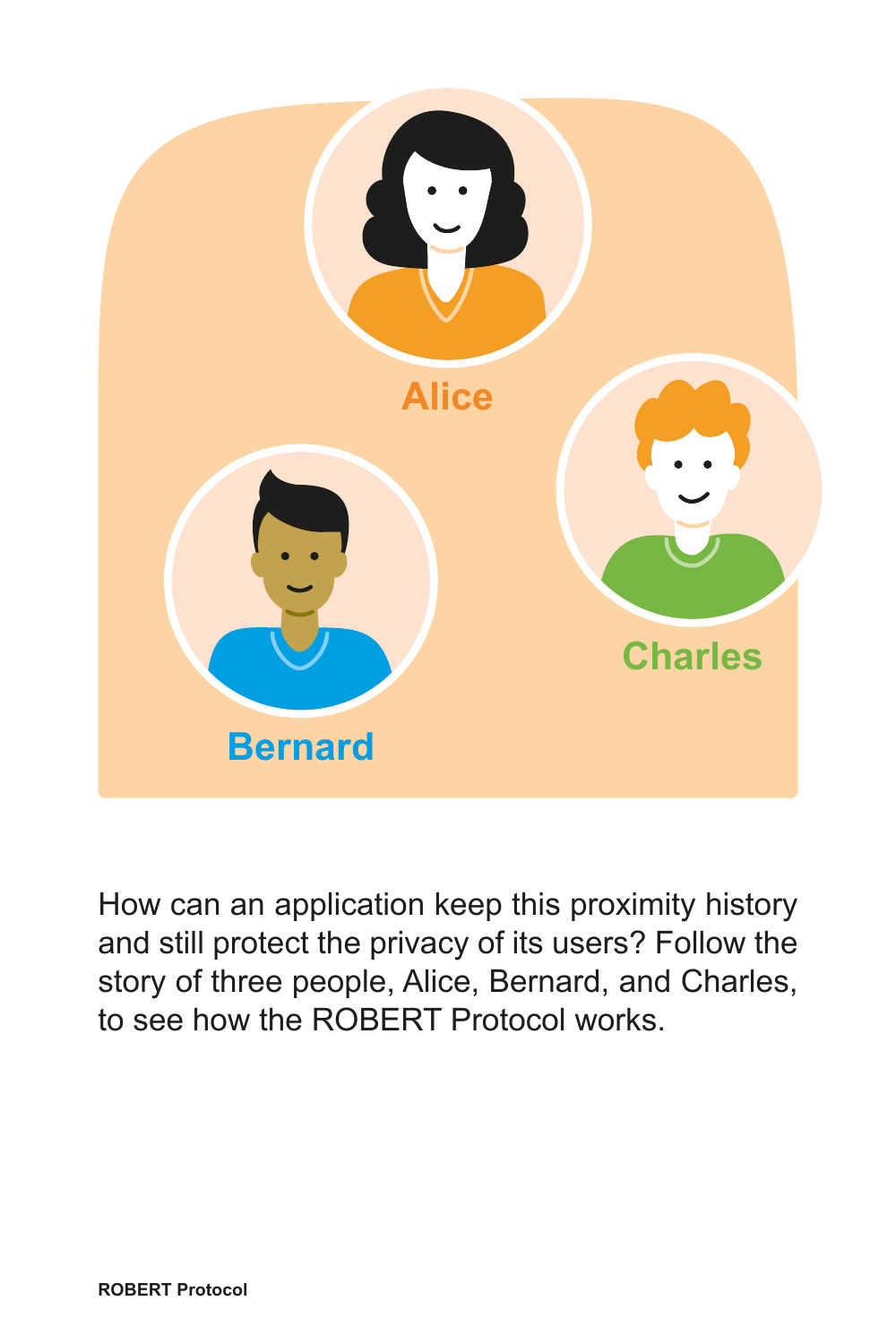### Alice decides to install an application and activates Bluetooth. This is an application that is based on the ROBERT protocol.



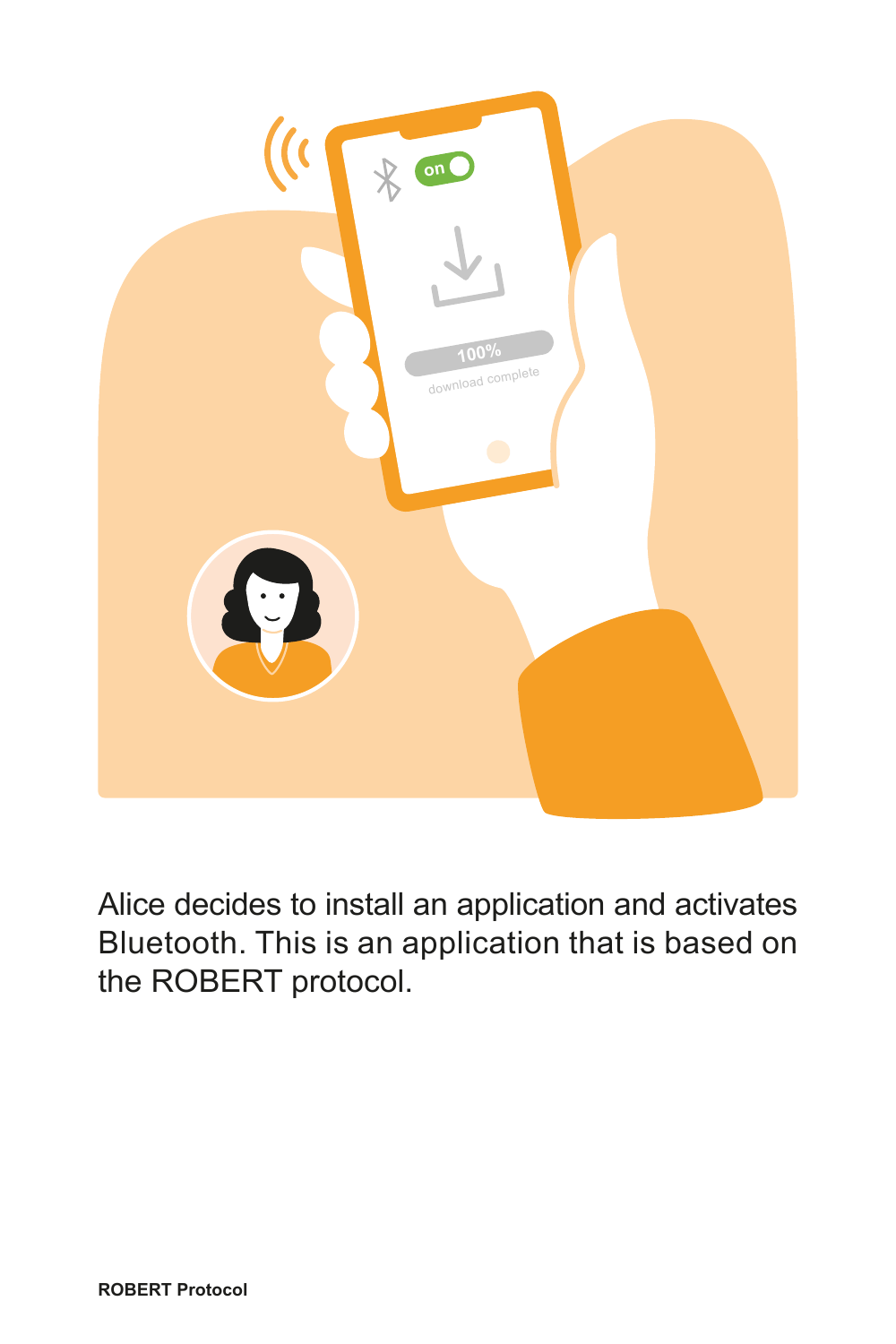

Upon installation, an application receives several pseudonyms. Those pseudonyms will be used one after the other and for a limited period to ensure that they cannot be used to track Alice.

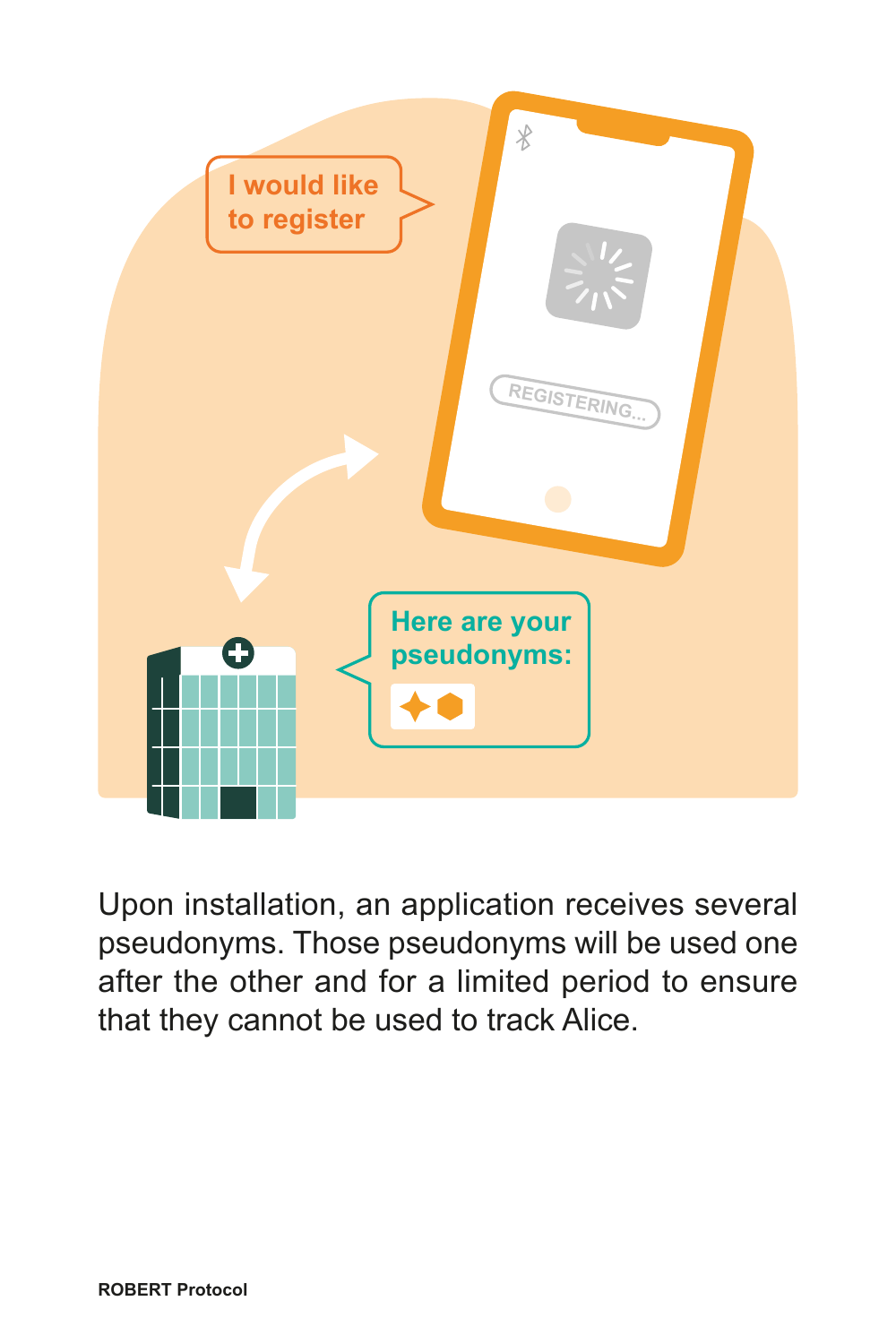

Application of Alice distributes her pseudonyms via Bluetooth. Only applications of people around Alice, such as Bernard and Charles, are able to capture her pseudonym and store it on their phones.

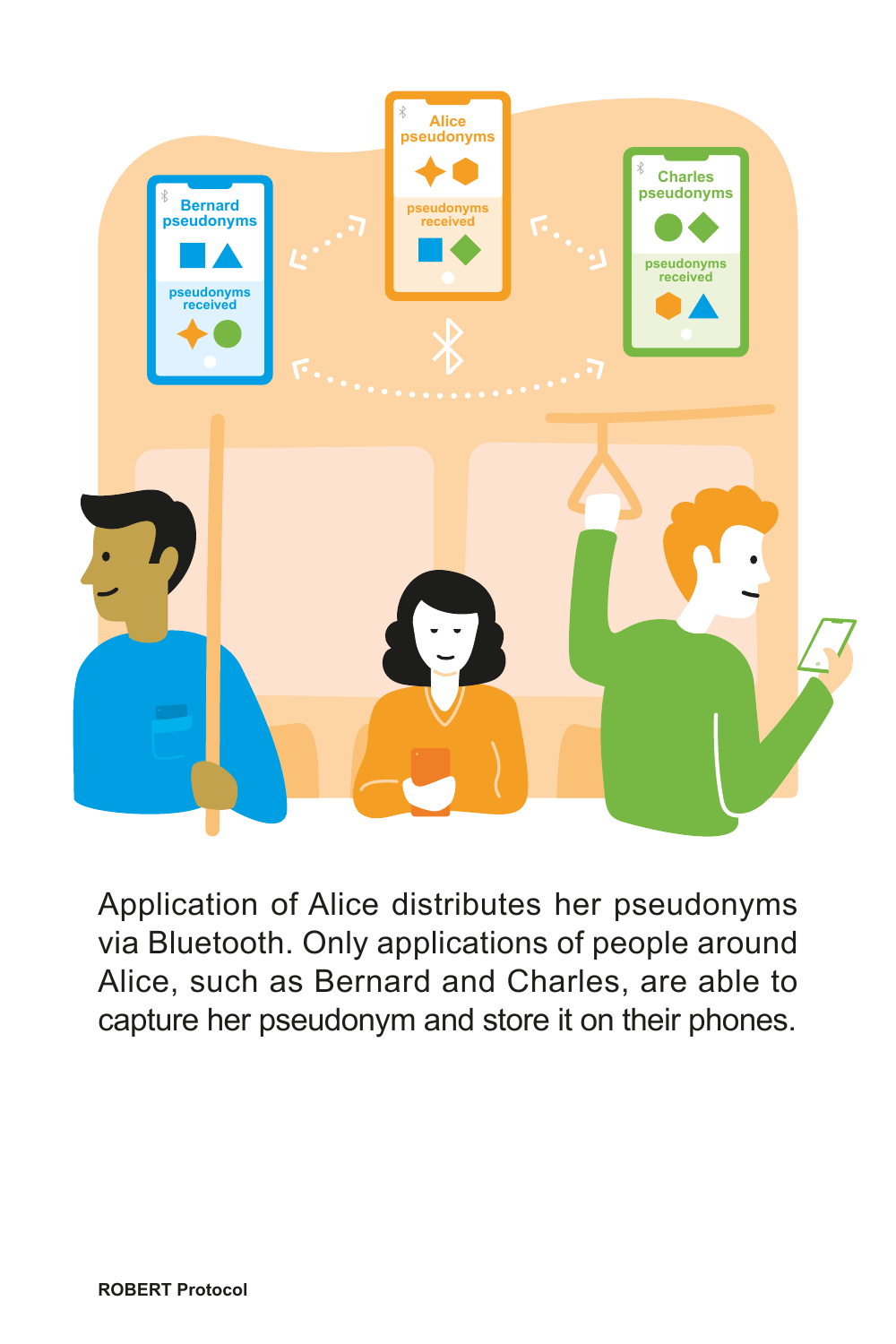All the pseudonyms of users around Alice are detected without any information about geolocation. Thanks to the usage of only Bluetooth signals, no one knows where exactly Alice has been.





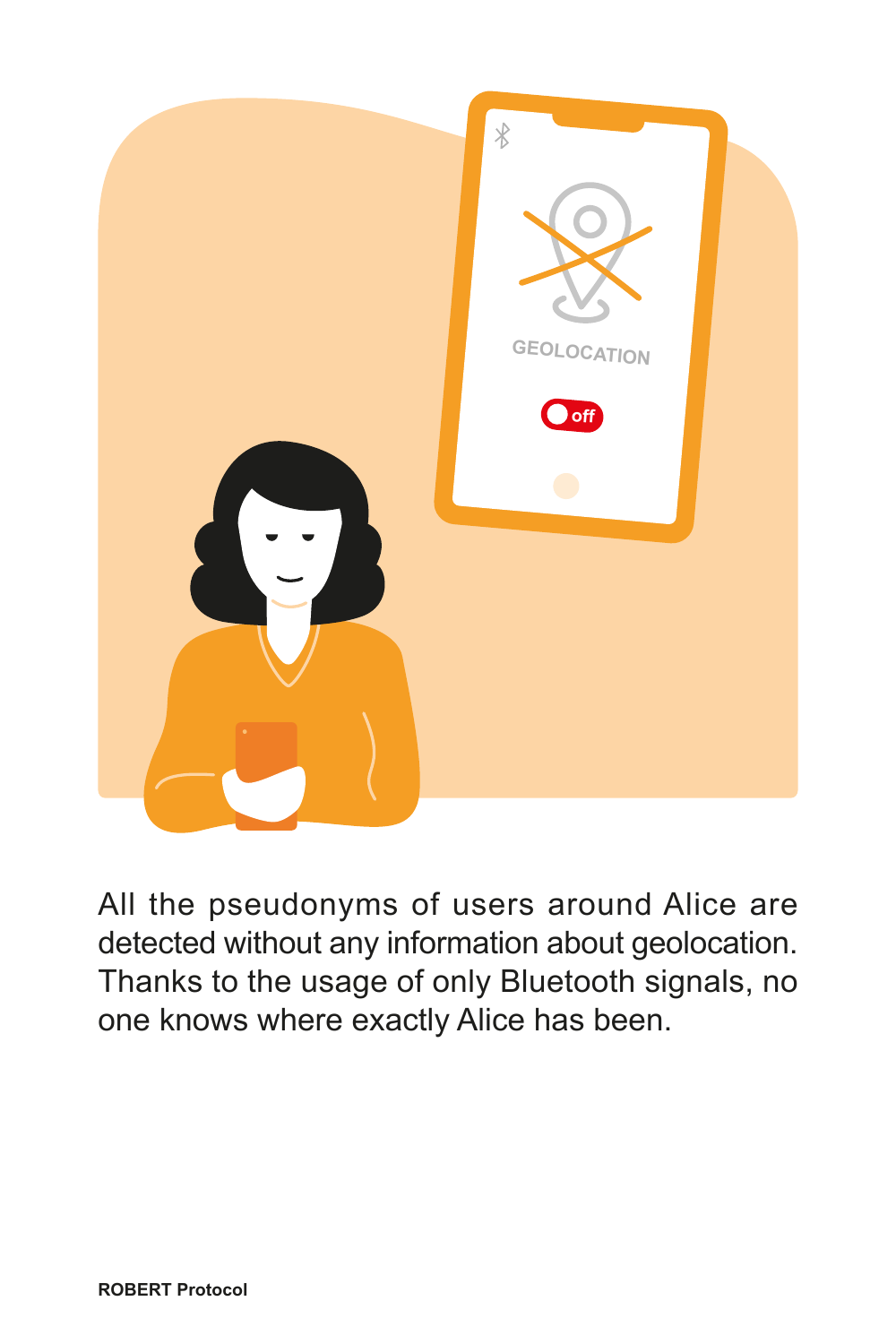



A few days later, Alice has COVID-19 symptoms and gets tested. Turns out, Alice has been infected for quite some time now.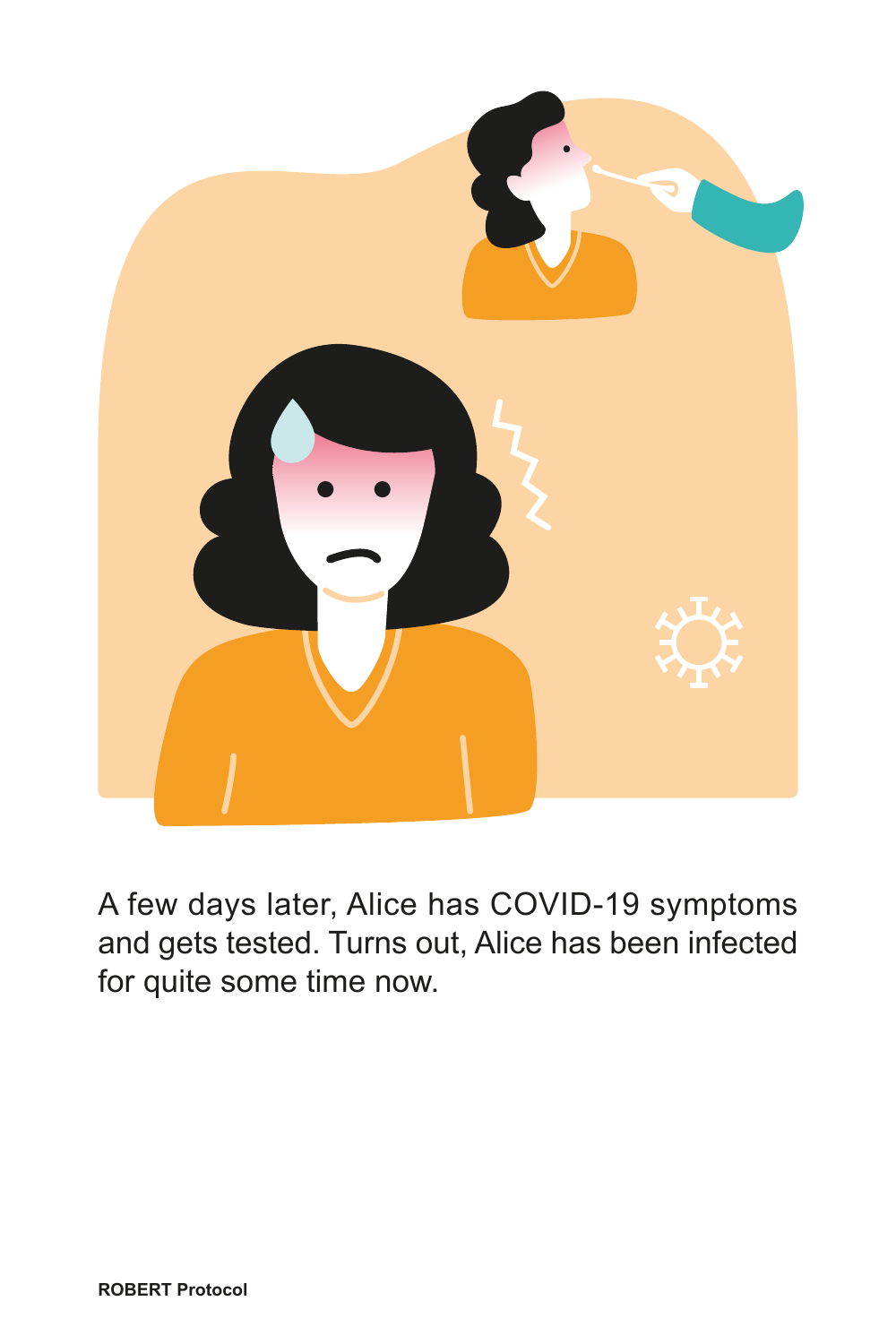

To help people who have been around Alice in the last 2 weeks, she agrees to share their pseudonyms with the central database.

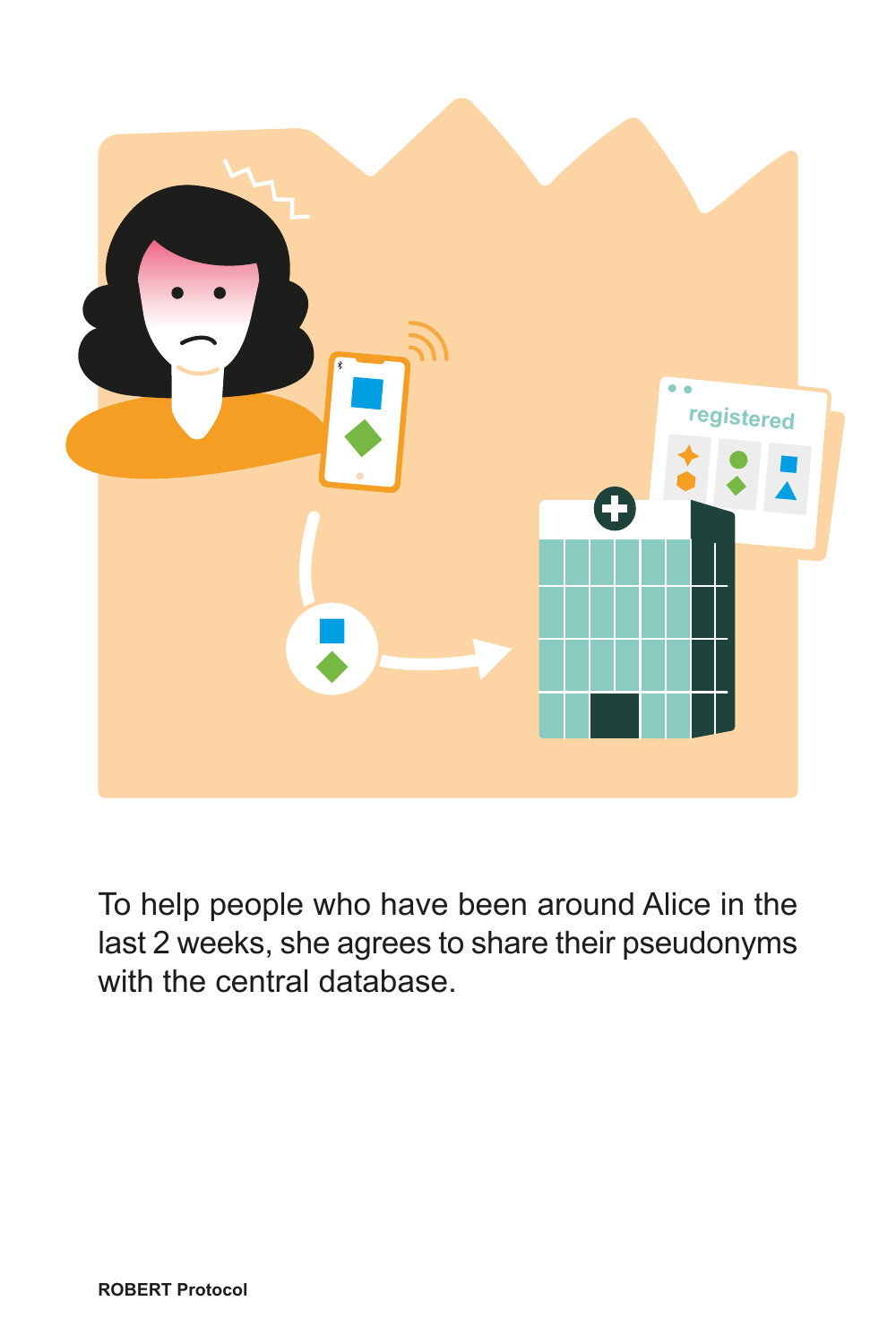

![](_page_11_Picture_2.jpeg)

Charles's application sends his pseudonym to the central database several times per day. Charles receives an alert on his smartphone: in the last 2 weeks he has been close to someone infected with COVID-19! Bernard receives the same alert on his smartphone.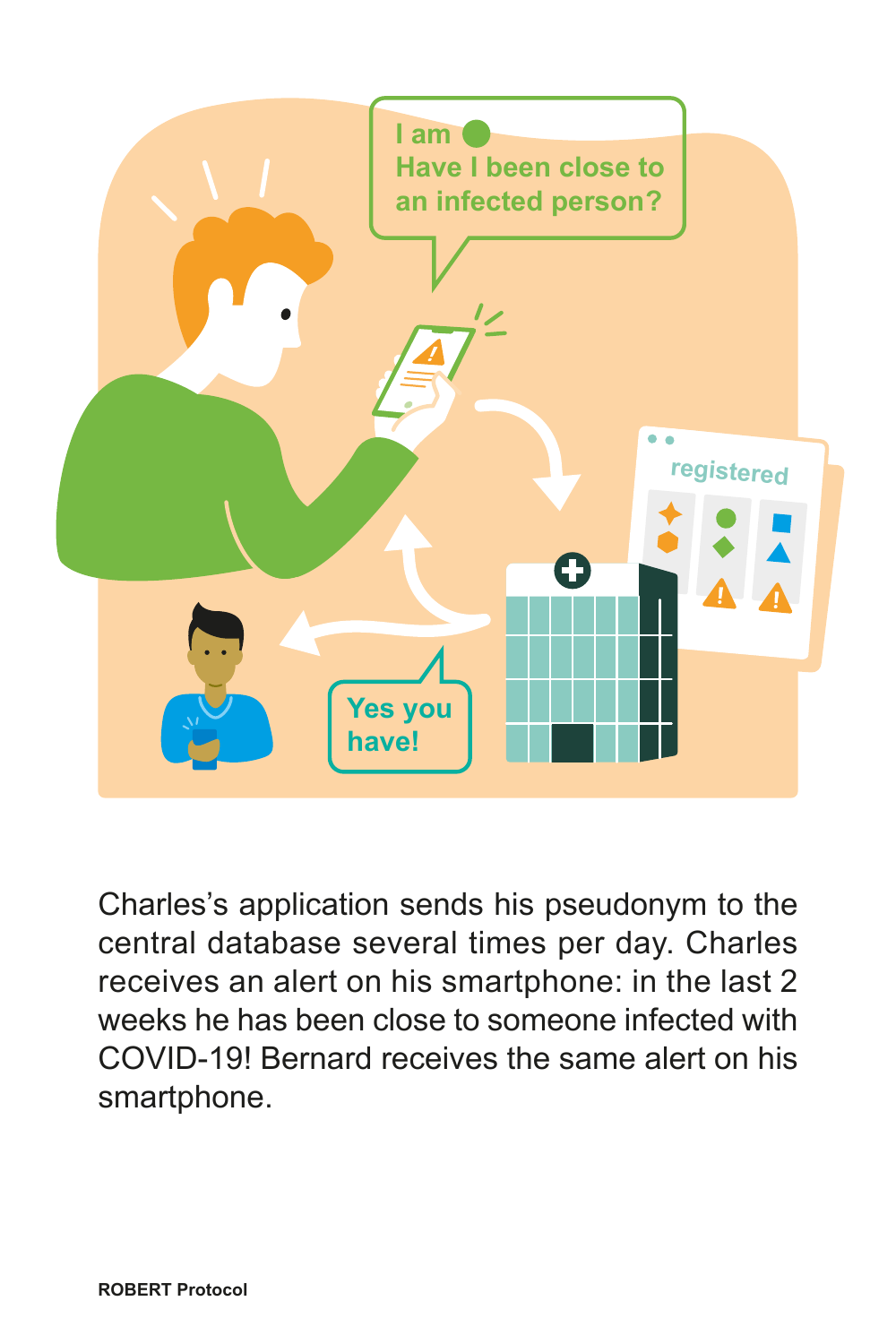![](_page_12_Picture_4.jpeg)

No. Let's take Alice for example: upon installation of an application, the central database sends several pseudonyms that get associated with Alice's application. But the central database does not know that it's Alice — it doesn't have any access to her real name, phone number or her location.

### CAN ANYBODY SPY ON ME BECAUSE I INSTALLED THE APPLICATION BASED ON THE ROBERT PROTOCOL?

**FAQs**

![](_page_12_Figure_2.jpeg)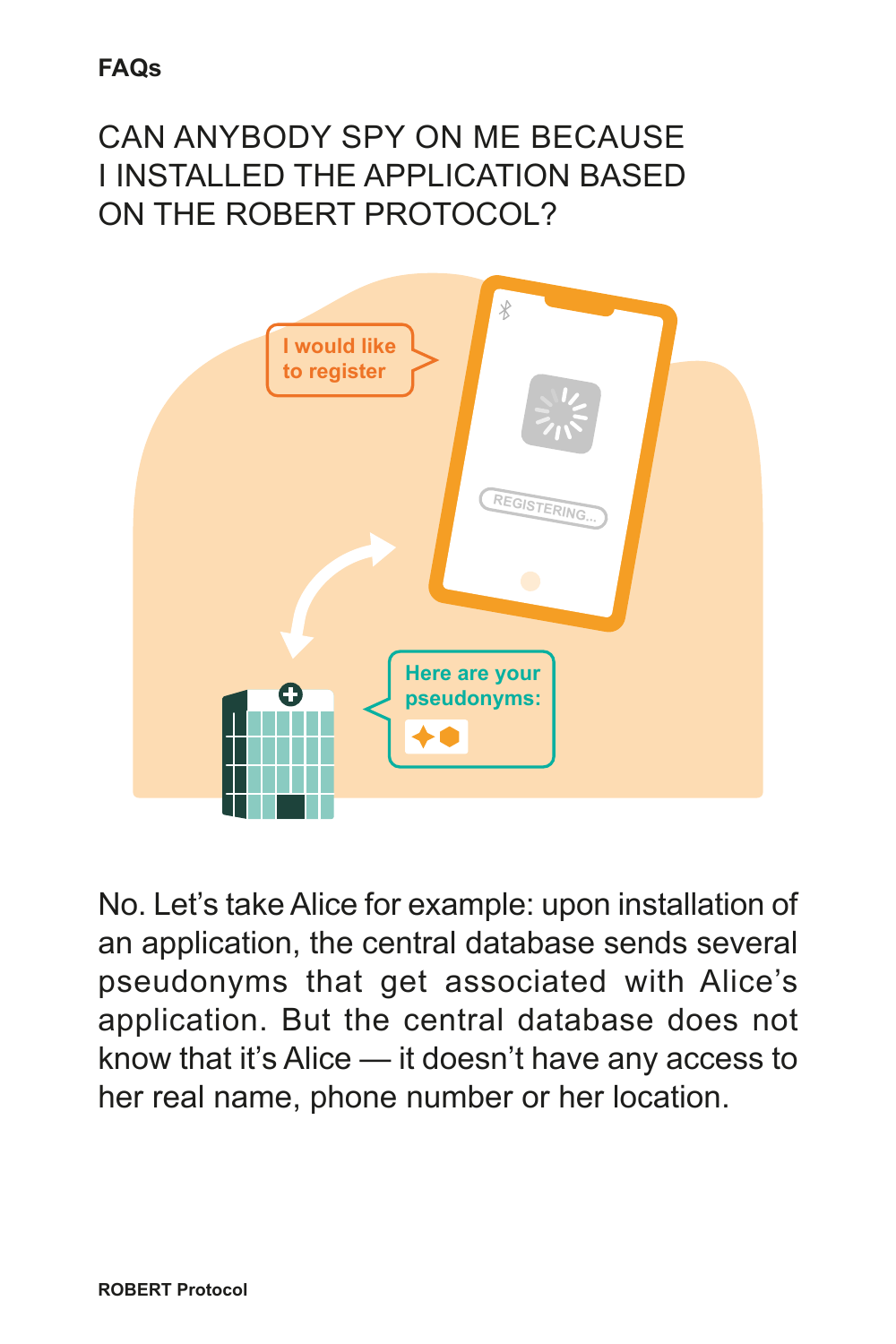![](_page_13_Figure_2.jpeg)

### THAT'S VERY NICE BUT... CAN CHARLES KNOW THAT IT WAS ALICE WHO COULD HAVE PASSED THE VIRUS TO HIM?

**FAQs**

![](_page_13_Picture_4.jpeg)

No, Charles cannot learn with certainty that it was Alice who is diagnosed with COVID-19. Charles has met many people in the couple of weeks (contagious period) and can not tell who could have infected him.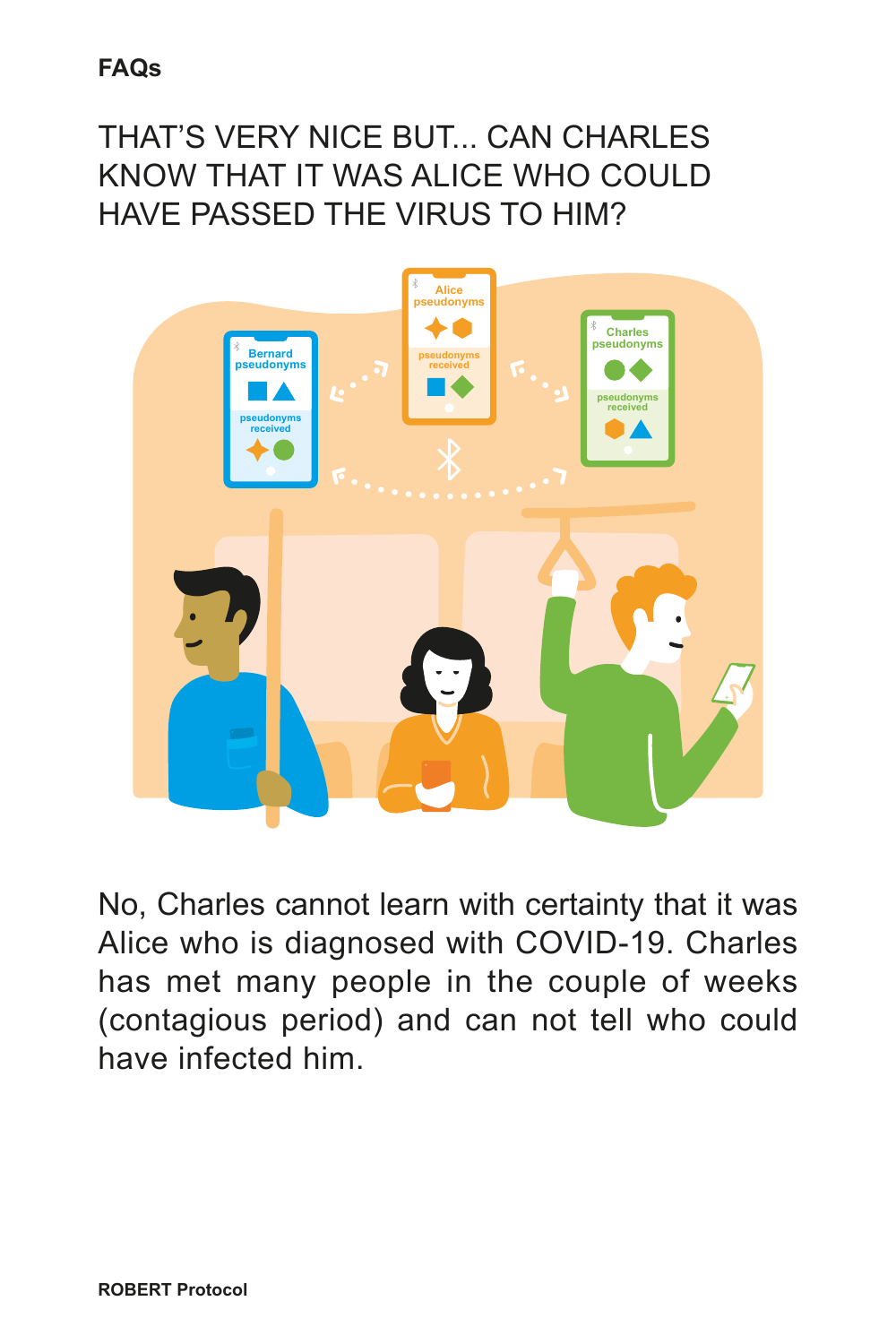#### CAN ANYBODY ELSE THAN ALICE'S DOCTOR LEARN THAT ALICE GOT INFECTED?

**FAQs**

![](_page_14_Picture_4.jpeg)

No. The ROBERT Protocol ensures that nobody except for the doctor has access to this information. Even the central database does not get any information on who has been diagnosed with COVID-19. The central database only receives temporary pseudonyms of all people who have been close to someone infected. In our example, the central database only receives pseudonyms of Bernard and Charles, but has no information about Alice.

![](_page_14_Picture_2.jpeg)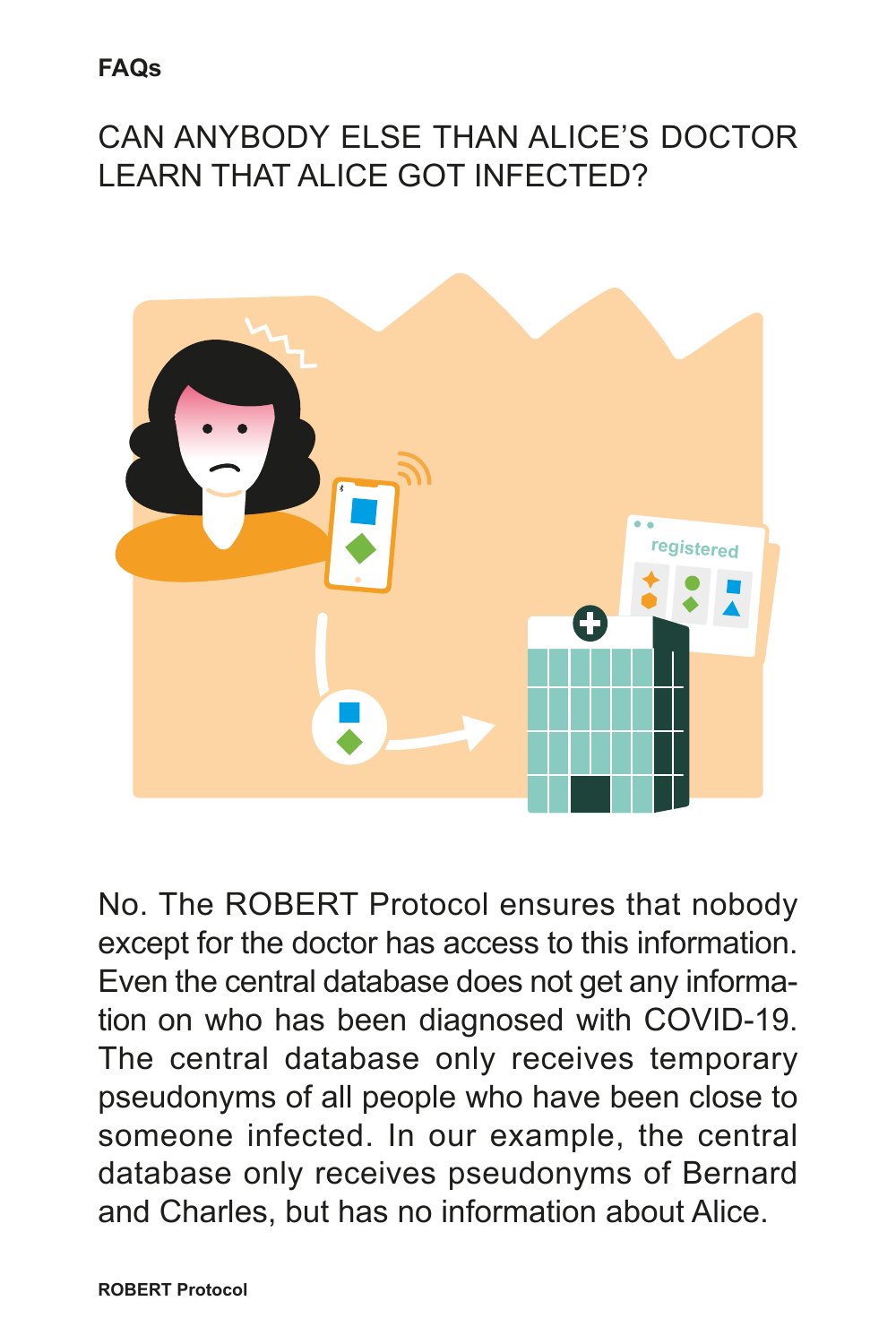#### WHAT ABOUT ELISA, ALICE'S DAUGHTER, WHO DOES NOT HAVE A SMARTPHONE?

![](_page_15_Picture_2.jpeg)

**FAQs**

![](_page_15_Picture_4.jpeg)

Indeed, children and other people who do not have smartphones cannot benefit from such an application. Researchers today are working to ensure that the ROBERT Protocol can operate on a different device that provides the same service to people like Elisa.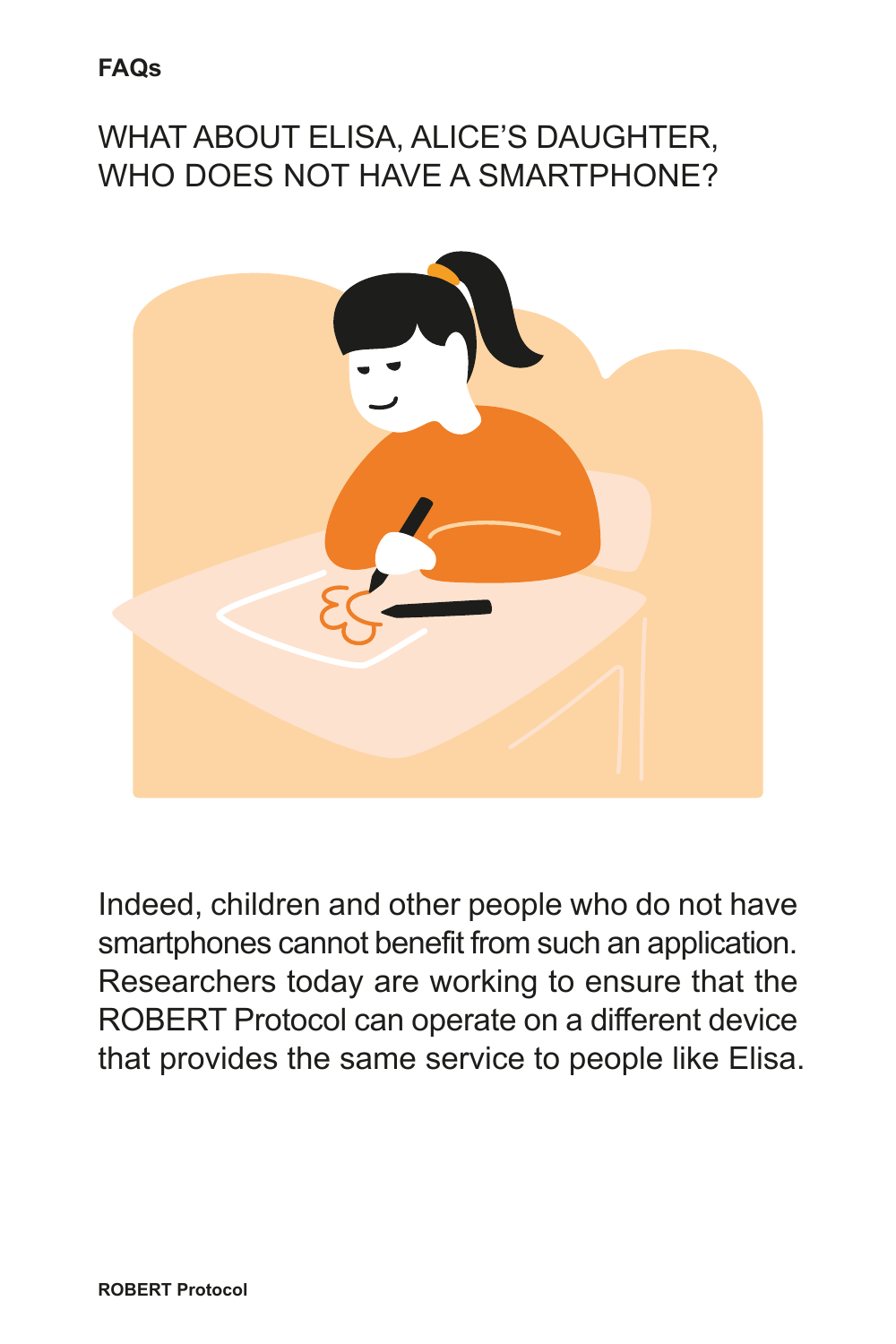#### IS "ROBERT" A SMARTPHONE APPLICATION?

![](_page_16_Figure_2.jpeg)

![](_page_16_Picture_0.jpeg)

![](_page_16_Picture_5.jpeg)

No, ROBERT is not an application. It's a communication protocol — in informatics this means a "procedure" that describes how an application should work. It's proposed by scientists, who have been working on security and privacy of communication protocols for more than 20 years. Any application can use the ROBERT Protocol. ROBERT is a proposal for a Pan European Privacy-Preserving Proximity Tracing (PEPP-PT) initiative, which main goal is to respect the European standards in data protection, privacy and security.